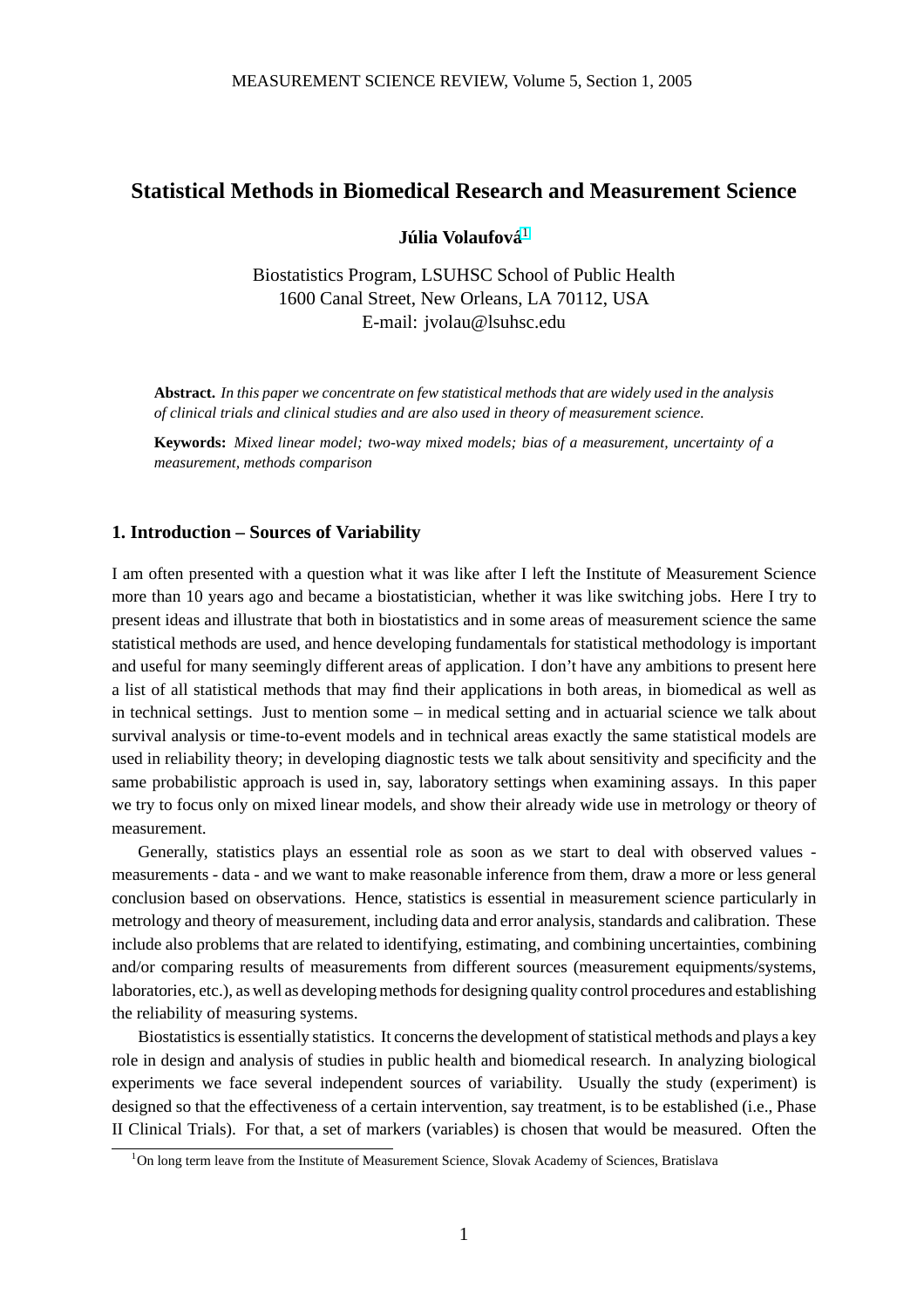<span id="page-1-0"></span>subjects are followed for a certain period of time and the same quantity (variable) is measured repeatedly at predetermined time intervals, say, every month for 2 years. Obviously the measurement is carried out with some uncertainty (variability) that characterizes the measurement error of the measurement system. The efficacy of the treatment needs to be tested and conclusions are supposed to be made for a certain well-specified population. For that, a sample from the population under investigation is taken. In order to minimize the sampling bias, randomization is carried out, i.e., each individual from the sample is randomly assigned into, say, two groups – the intervention and the control group. The control group serves then as a standard, a reference for comparisons and for establishing efficacy of treatment (over time). When handling each individual measurement separately we can see that in this setting there are at least three potential sources of error (variability) that we may observe - the biological "between" subject effect, the "within" subject effect that characterizes the variability of an individual when observed over time, and the "measurement" error that characterizes the behavior of the equipment that is used in order to obtain the observed datum.

In technical areas, say when observing the unit under test (UUT), the three potential sources of error (the between system (unit) effect, the within system (unit) effect, and the measurement error) are also present, although under reasonable assumptions the between system error is negligibly small compared to the measurement error, and the within system error is essentially nonexistent since often the system test is performed at a given real time. On the other hand, in biomedical settings the biological variabilities, the between and within subject effects, are much higher than the measurement error, which in most cases is negligibly small.

#### **2. Mixed Linear Model – Two-Way Heteroscedastic Mixed Model**

The effects and possible sources of variability are usually modeled such that the sampling design is taken closely into consideration. Here we assume that the observations on different sampling units (subjects, etc.) are independent. As soon as the model is set up, it dictates the dependencies between observations, the covariances (correlations) between each two. Formalizing the above described setting, we may observe the following. Any single measurement is a function of a subject (unit), treatment, time, and possibly replication. The simplest model that takes all that into consideration is expressed as:

$$
y_{ijkl} = \mu + \alpha_i + \beta_{ij} + \gamma_{ijk} + \epsilon_{ijkl} \tag{1}
$$

Here  $y_{ijkl}$  is the *l*-th observation (measurement) at the *k*-th time point on the *j*-th subject (entity, concentration, etc.) in the *i*-th treatment group (by measurement system, laboratory, etc.).  $\mu$  represents the common unknown population mean and  $\alpha_i$  is the fixed effect, say the treatment effect that we would like to test. All the other terms in the model represent random effects.  $\beta_{ij}$  is the random between subject effect with mean zero and population variance  $\sigma_b^2$ ;  $\gamma_{ijk}$  is the random within subject effect again with zero mean and with variance  $\sigma_g^2$ , and finally  $\epsilon_{ijkl}$  denotes the measurement error that has zero mean, too, and variance  $\sigma_e^2$ . In the special case that we have only one observation at each time point, within-subject error becomes  $\gamma_{ijk} + \epsilon_{ijkl}$ , and the two terms are not separately identifiable. All random variables in the model representing random effects are mutually independent, that's how the model is set up. Hence the variance of a single observation  $Y_{ijkl}$ , denoted by  $\sigma_y^2$ , is then

$$
\text{var}\left(Y_{ijkl}\right) = \sigma_y^2 = \sigma_b^2 + \sigma_g^2 + \sigma_e^2 \quad \text{for all } i, j, k, l. \tag{2}
$$

The covariances between different replications on the same subject at the same time point are

$$
cov(Y_{ijkl}, Y_{ijkl'}) = \sigma_b^2 + \sigma_g^2 \text{ for all } i, j, k, \text{ and } l \neq l'. \tag{3}
$$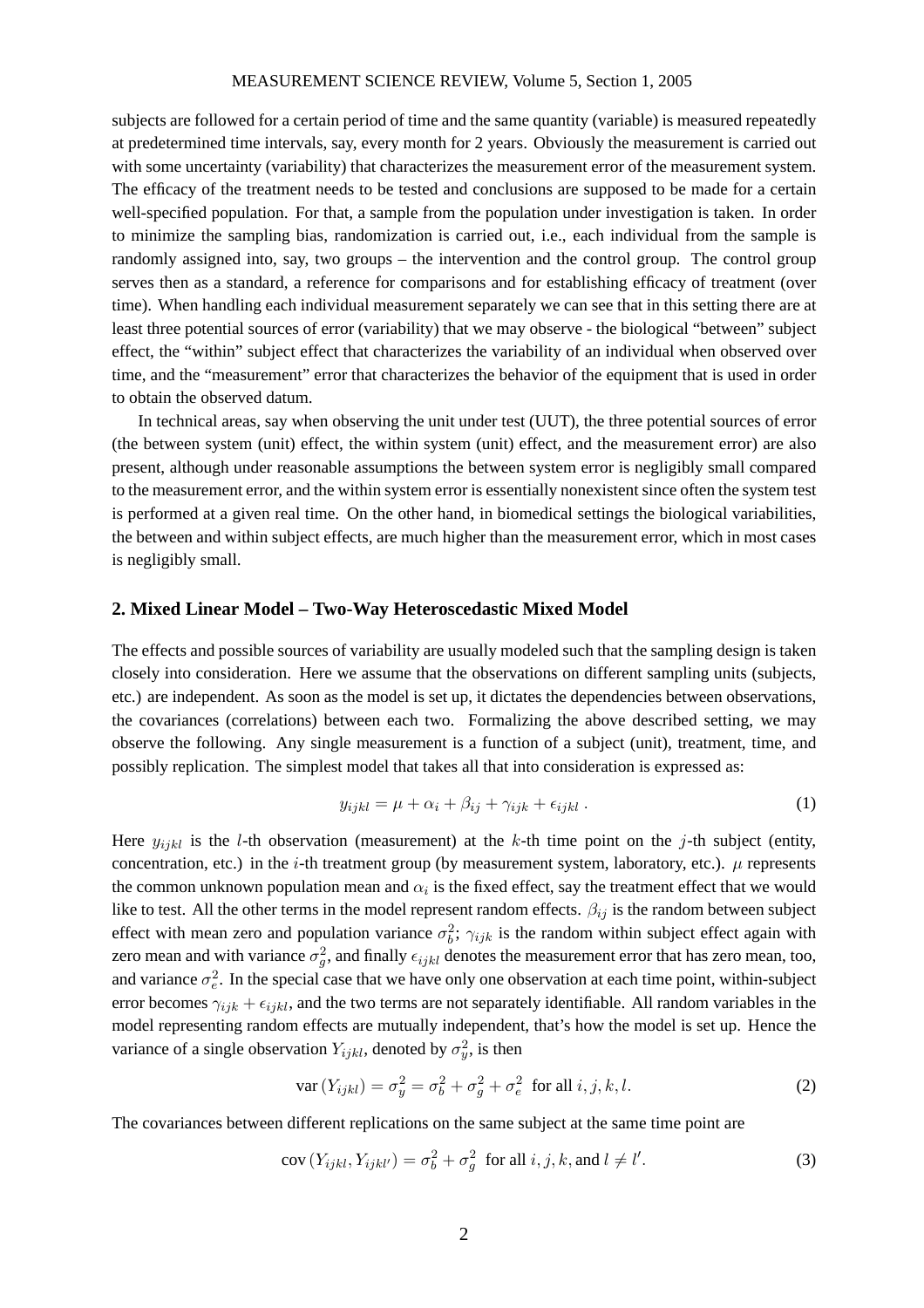#### MEASUREMENT SCIENCE REVIEW, Volume 5, Section 1, 2005

Similarly, the covariances between observations on the same sampling unit (subject) at different time points are

$$
cov(Y_{ijkl}, Y_{ijkl'}) = \sigma_b^2 \text{ for all } i, j, l, l', k \neq k', \tag{4}
$$

and the covariances between any two observations on different sampling units are 0. If we arrange the observations in lexicographic order (the indices from the right move the fastest) then we end up with a covariance matrix that has a block diagonal form, and the resulting covariance matrix for each sampling unit can be expressed as a linear combination of known matrices and unknown parameters known as variance components. Our model, since it contains fixed (nonrandom) and random effects, is an example of a *mixed linear model* and particularly model (1) represents a *two-way mixed linear model*.

There are obviously possible variations of model (1). For example, it is often reasonable to assume that the replications of measurements taken at the same time point on the same subject are independent and they are carried out in order to increase the p[rec](#page-1-0)ision of each measurement entering the final analysis, i.e., to decrease the variance of the measurement error[. T](#page-1-0)hen after averaging over replications the model takes the form

$$
\bar{y}_{ijk.} = \mu + \alpha_i + \beta_{ij} + \gamma_{ijk} + \bar{\epsilon}_{ijk.}.
$$
\n(5)

Depending on what level of complexity the model has to achieve, we take the investigation further. If, e.g., the number of replications at each time point for all subjects (units) is the same then if we combine the last two terms in expression (5) into one, say  $\epsilon_{ijk}^*$ , and reparametrize its variance we get

$$
\operatorname{var}\left(\epsilon_{ijk}^{*}\right) = \sigma_g^2 + \frac{\sigma_e^2}{n} = \sigma_{e^*}^2,\tag{6}
$$

where n is the number of replicates. If it is not the case and the number of replications is, say  $n_{jk}$ , then we end up with different variance components for different sets of measurements. Then we talk about *heteroscedasticity*.

The theory of mixed linear models is pretty well developed and has been around for more than 50 years. The origins and motivation for development of these models dates back to late thirties and early forties. Methods for estimation of fixed effects, for prediction of random effects as well as for estimation of variance components are implemented in many statistical software packages such as SAS, SPSS, Stata or S+. In applications, though, there are unaccountable situations and special cases for which the general approach gives unsatisfactory results due to poor properties of approximations or restrictions on the model. As an example we can mention an application in medical research that involves, e.g., comparison of several measurement/calculation methods of certain quantity such as percent body fat, blood pressure, etc.. Similarly, if combining experiments from different trials or, in other words, applying a meta-analysis approach to several sets of data, there are questions that have to be addressed very specifically (see, e.g., [5] or [7]). If we change a setting and talk about theory of measurement then the same can be said about comparing or combining measurements from, say, different laboratories or measurement systems (see, e.g., [14], [20], or [19]).

## **3. Measurement Methods Comparisons**

Let's look [clos](#page-9-0)ely [at on](#page-9-0)e particular application of mixed linear models that is developed in the biomedical area and is used also in metrology.

In several of their papers, J.M. Bland and D.G.Altman, see, e.g. [1], [2], and [3], propose a graphical method for comparison of two different methods of measurement of some quantity and assessment of an *agreement* of the two methods of measurements. Their paper in *Lancet* is as of March 2005 cited more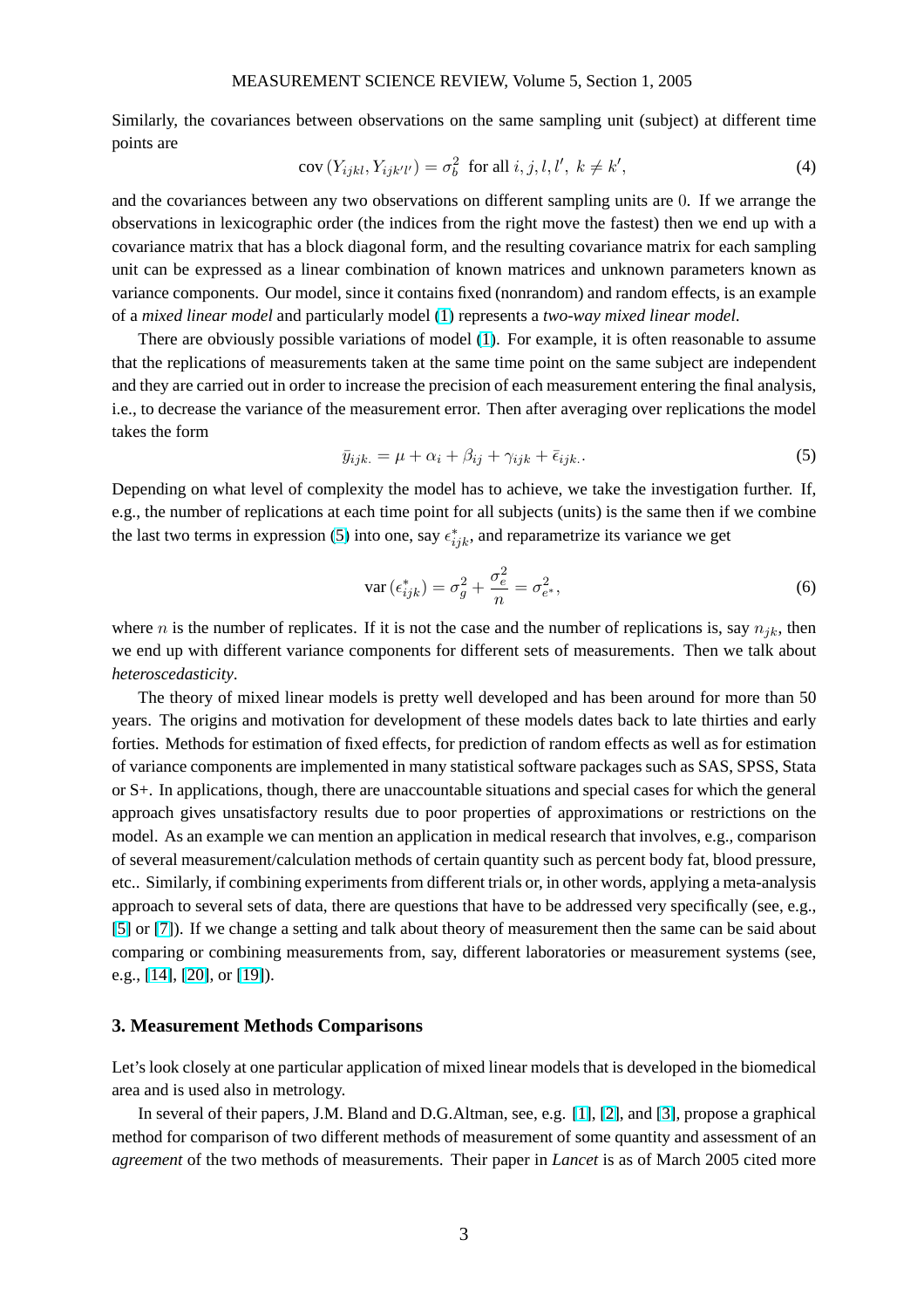<span id="page-3-0"></span>

Figure 1: Graph of original data; four-compartment calculated vs. DXA % body fat with the regression line. The estimated regression equation is  $4c = 5.076 + 0.872DXA$ , the correlation coefficient is  $\rho = 0.975$ .

than 9000 times. Their graphical approach is extremely popular in medical applications because of its simplicity and transparency. Still this topic stirs up discussions and the results are often over-interpreted.

Let's illustrate the comparisons on an example. In the study, 108, 12-year-old children were measured by several different body composition measurement methods in order to establish their percent body fat. For detailed description of the study see [4]. One of the main interests was in comparison of an expensive method by dual X-ray energy absorptiometry (DXA) with a calculated percent body fat using four compartments ( body density, body water, height, and weight). Each method of establishing percent body fat was applied exactly once on each ch[ild](#page-8-0). As a first step we usually plot the data. Figure 1 shows the raw data, the four-compartment % body fat vs. DXA % body fat for all children in a study.

For modeling the observations we use the following model.

$$
y_{ij} = \mu + \alpha_i + \beta_j + \varepsilon_{ij}, \ i = 1, 2, \dots, n, \ j = 1, 2. \tag{7}
$$

Here we changed the notation since we do not have treatments. Under the present notation,  $\alpha_i$  is a random between subject effect, assuming  $\alpha_i \sim N(0, \sigma_a^2)$ ,  $i = 1, 2, \dots, n$ ;  $\beta_j$  is a fixed method effect where  $\beta_j$  represents the bias of each method,  $j=1,2;$  and  $\varepsilon_{ij}$  is the error term,  $\varepsilon_{ij} \sim N(0,\sigma_j^2)$ , allowing for different variances for the two methods. All random variables in a model are assumed to be mutually independent. Here we have added an assumption of normality.

We say that two (or more) methods *agree* if they have the same bias and the same variance. The model for two measurement methods comparisons involves a common mean (% body fat) that is influenced by a random between-subject effect (each child has its own value of percent body fat) and two different within method variabilities (the actual observed values). In order to establish whether the methods agree we have to test for equality of biases,  $\beta_1 = \beta_2$ , and for equality of variances,  $\sigma_1^2 = \sigma_2^2$ .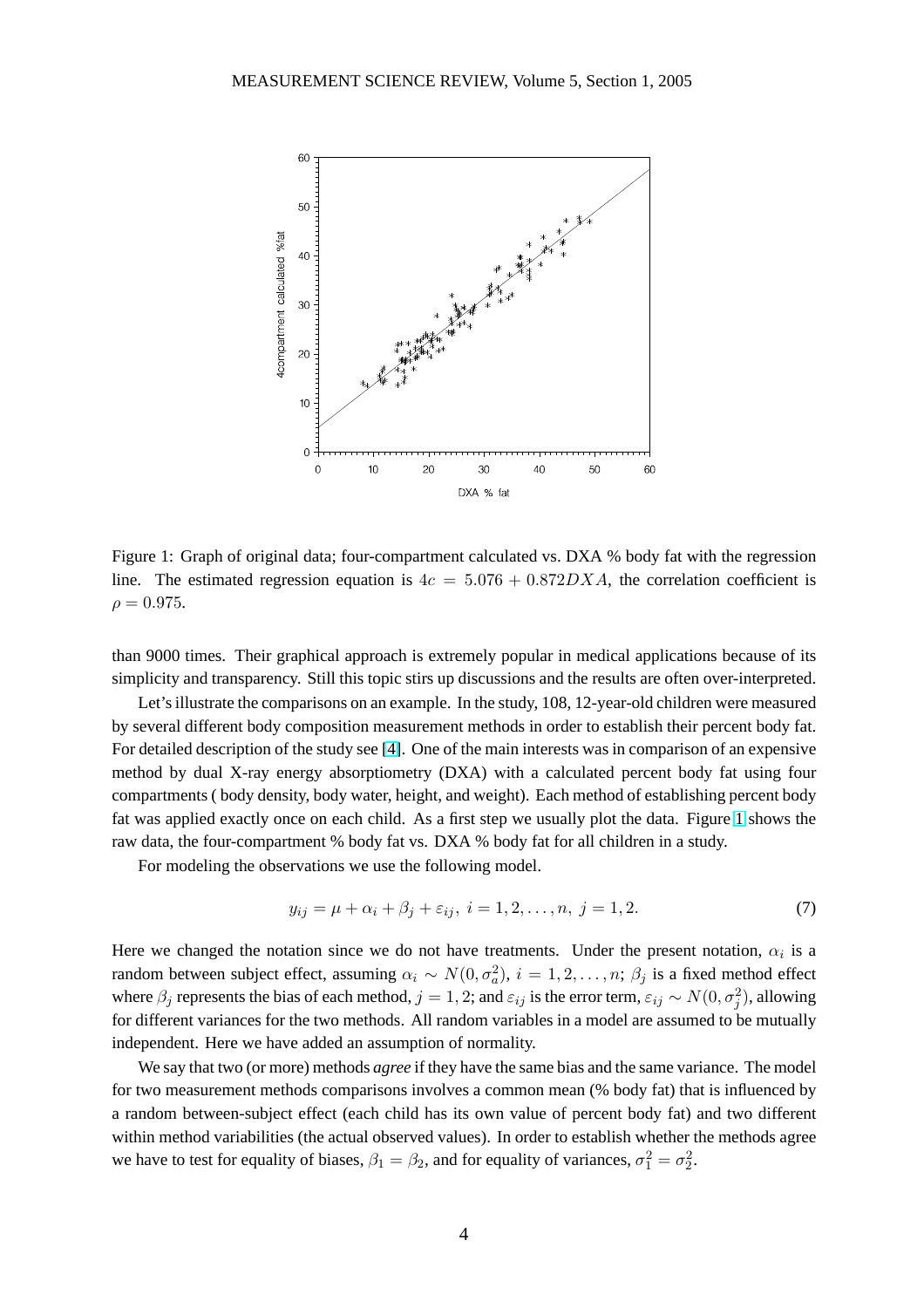<span id="page-4-0"></span>

Figure 2: Four-compartment calculated vs. DXA % body fat with the regression line and prediction limits. If the observed value by the 4-compartment method is 20 then we obtain the % body fat by DXA be inverse regression. In this case the corresponding value is 17. The confidence interval is obtained by inverting the prediction interval at the observed value of 20, resulting in [12, 22] in this particular case. The presented values are rounded.

Since we have only one measurement taken by each method, the measurement error variances are not estimable, but we can test for their equality. However, the idea of testing for equality of measurement error variances is not new and was already developed concurrently by Pitman in [12] and Morgan in [11] in 1939. Bland and Altman in their approach use the same idea. Subsequently the same was also emphasized in [9]. We use the fact that if we create the difference between the two random variables that represent [the](#page-8-0) measurements by the two methods,  $Y_1 - Y_2$ , and their sum,  $Y_1 + Y_2$ , then the covariance [betw](#page-8-0)een these two newly created quantities is

$$
cov [(Y_1 - Y_2), (Y_1 + Y_2)] = \sigma_1^2 - \sigma_2^2.
$$
\n(8)

Hence, if we regress the difference between the two measurements against their average and test the hypotheses that the slope of the regression line is equal to zero, it is equivalent to testing that the two measurement variances are equal.

Notice that model (7) covers also the case when one of the methods is considered a gold standard. In general, even in that case the bias or the variance of the gold standard should be compared to the newly investigated method, although often this fact is omitted. Some authors introduce simpler models. St. Laurent in [16] inve[sti](#page-3-0)gates comparison of a new method with a gold standard and considers a model

$$
X_i = G_i + \epsilon_i, \ i = 1, 2, \dots, n,
$$
\n<sup>(9)</sup>

where  $X_i$  is th[e ne](#page-9-0)w or approximate measure with measurement error  $\varepsilon_i$  that has mean 0, variance  $\sigma_e^2$ , and is independent of the gold standard measurement; the variable  $G_i$  is the gold standard measurement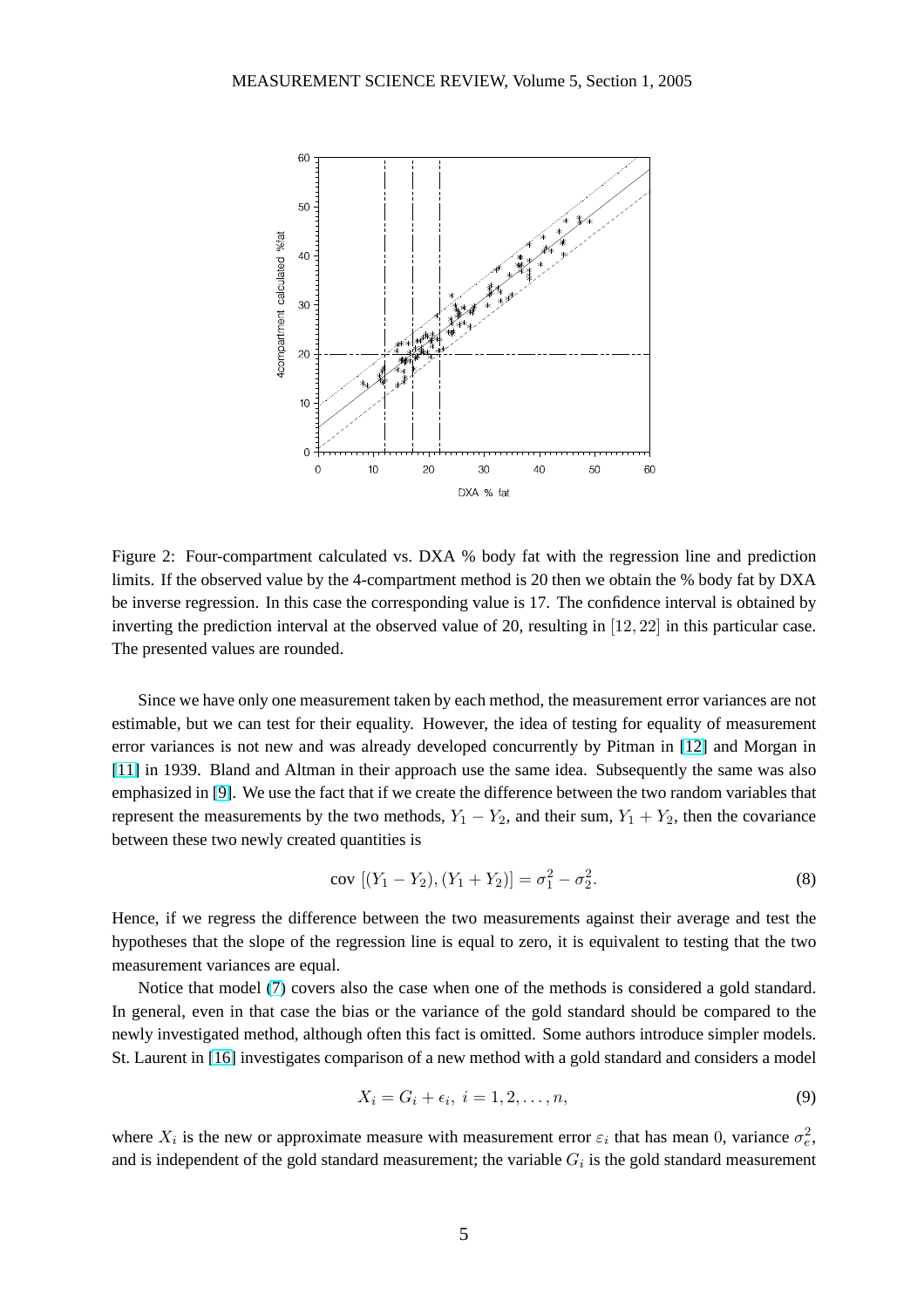

Figure 3: Four-compartment calculated vs. DXA % body fat with the regression line, prediction limits, and line of identity. In a regression the test of the simultaneous hypothesis  $H_0$ :  $\beta_0 = 0$  and  $\beta_1 = 1$  results in the observed value  $F(2, 107) = 59.12$  and p-value  $p < 0.0001$ , hence the hypothesis is rejected.

with zero mean  $\mu$  and variance  $\sigma_g^2$ . For the measure of agreement between the two methods he considers the correlation coefficient between the two measurements, which, assuming model (9), is  $\rho =$  $\sigma_g^2$  $\sigma_g^2+\sigma_e^2$ . Nevertheless, as Bland and Altman pointed out correctly, for assessing agreement between two measurement methods even if one of them is a gold standard, using the correlation coefficient is misleading since it does not take into account the relative bias. We also advocate here agains[t s](#page-4-0)uch practice. For comparisons as well as for calibration, regression methods seem to be the most appropriate. In our example, if we assume that the DXA method is the gold standard, then Figure 2 illustrates the use of regression for calibration. A simultaneous test for intercept being zero and slope being one in a regression of the new against the gold standard methods would serve the goal if the need is to compare and/or assess the agreement of the two methods. Notice that in our example the correlation [co](#page-4-0)efficient between the two body fat measures is high,  $\rho = 0.975$ , and we see that the simultaneous test for intercept  $\beta_0 = 0$  and slope  $\beta_1 = 1$  is rejected. Figure 3 illustrates the observed regression line and the line of identity.

## **4. Testing for equality of biases and variances**

It is easy to show that if the number of observations by each of the two methods is equal (balanced case), the estimates of the means  $\mu + \beta_1$  and  $\mu + \beta_2$  do not depend on estimates of the unknown variances and are equal to simple averages of measurements by each method over all units. The test of the hypothesis that  $\beta_1 = \beta_2$  against a two-sided alternative based on the estimated difference  $\beta_1 - \beta_2 = \frac{1}{n}$ n  $\frac{n}{\sqrt{2}}$  $\frac{i=1}{i}$  $(y_{i1} - y_{i2})$  is the well known paired t-test with  $n-1$  degrees of freedom irrespective of whether the variances  $\sigma_1^2$  and  $\sigma_2^2$  are equal. The test for the equality of variances is in this case the well known t-test that tests that the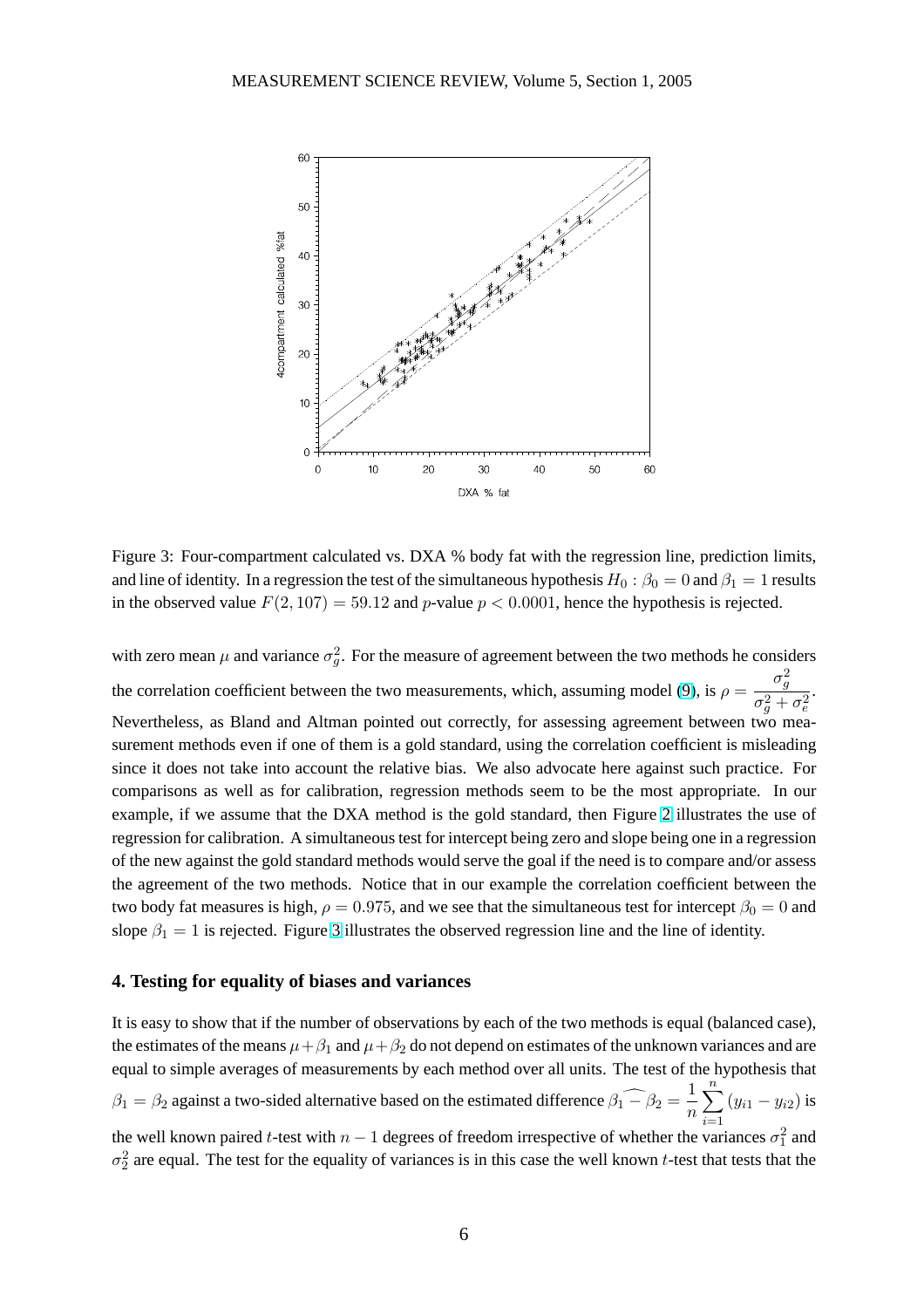

Figure 4: Four-compartment calculated vs. DXA % body fat using the Bland-Altman graph. The difference is plotted against the average of the two methods. The shaded area represents the area of agreement defined by Bland and Altman, the area of the mean of the difference  $\pm 2\times$  the standard deviation of the difference. The prediction region for the difference is also displayed here.

slope of the regression line in regression of differences against the averages is zero. Figure 4 illustrates the procedure.

## **5. Generalization for more than two methods comparisons – testing for equality of biases**

Testing for equality of biases in model (7) in a general case is not a straightforward procedure. The situation is much more complicated if we deal with more than two methods and more than one observation by each method. Even in a balanced case the test for equality of biases is not exact and there are several approximate F-tests that we may choose [fro](#page-3-0)m. The model for such a situation takes the form

$$
y_{ijk} = \mu + \alpha_i + \beta_j + \gamma_{ij} + \varepsilon_{ijk}, \ i = 1, 2, \dots, n, \ j = 1, 2, \dots, J, \ k = 1, 2, \dots, K.
$$
 (10)

Here we have an additional random effect  $\gamma_{ij}$  due to a potential unit-by-method interaction, which is a realistic assumption mainly in chemical laboratories. We assume that  $\gamma_{ij}$  is random, normally distributed with zero mean and variance  $\sigma_g^2$ . The number of measurement methods is J and the number of replications is assumed to be K by each method. We have to test the hypothesis  $\beta_1 = \beta_2 = \ldots = \beta_J$ . Now we have J measurement error variances, as many as there are methods. The empirical best unbiased estimators of contrasts on biases of, say  $\beta_1 - \beta_j$ , for all  $j = 2, \ldots, J$ , are still independent of the unknown variance components. It is interesting to point out that the covariance matrix of the vector of contrasts is independent of the between subject variance  $\sigma_a^2$  and depends only on  $\sigma_g^2$  and all the measurement errors variances  $\sigma_j^2$ . We may choose to estimate the variance components in the model by some established method, say restricted maximum likelihood method (REML) and then to use an approximate  $F$ -test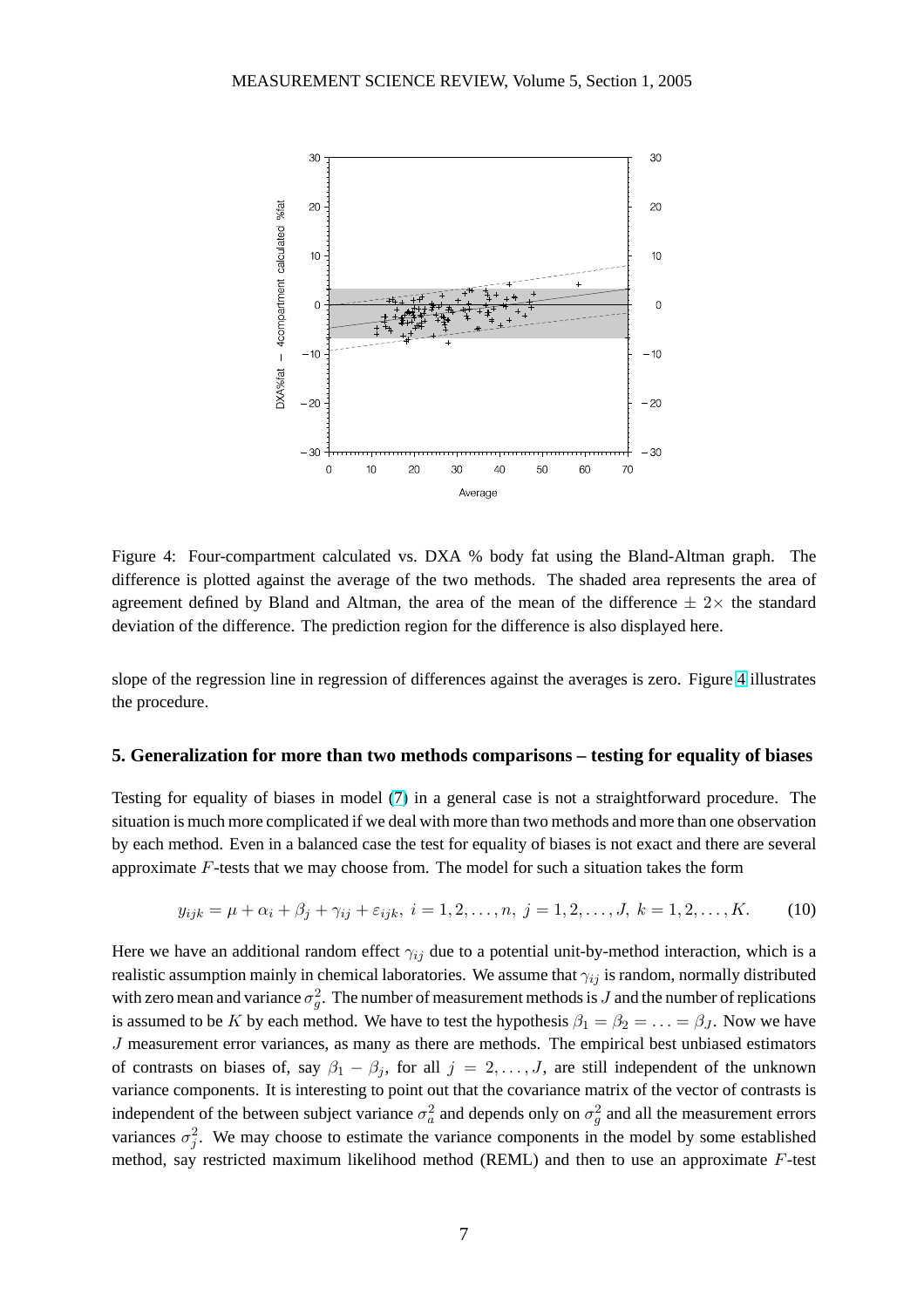#### MEASUREMENT SCIENCE REVIEW, Volume 5, Section 1, 2005



Figure 5: Size and power of four types of tests for equality of biases for four different levels of effect size.  $\sigma_g^2 = 0$ . For the sample size of 10, two replications by each of four methods, and the desired size of 0.05, the dominating power is for the test  $(+)$  that uses restricted maximum estimators (REML) of the variance components and the Fai-Cornelius approximation of the F-test.

based on the approach derived by Fai and Cornelius in [6] or based on Kenward-Roger approximate F-test, see [8]. Another way is to average the observations over replications and ignore the structure of dependencies and use the sample variance-covariance matrix estimator. The most intriguing is the approach that uses the analysis of variance (ANOVA) test [a](#page-8-0)s if the variances of all measurement errors were identi[cal](#page-8-0). In [18] a simulation method was used to compare several possible tests with respect to their size and power. Figures 5 and 6 below show the behavior of power for two different situations, with the subject-by-method variability being zero and high relative to measurement error variances.

For smaller sa[mpl](#page-9-0)e sizes and zero variance  $\sigma_g^2 = 0$  the effect of heteroscedasticity seems to be apparent. The test based on the fu[ll m](#page-8-0)odel with all variance components estimated by REML and then using Fai-Cornelius behaves the best with respect to size and power, but requires lots of computations. In spite of that, in medical but also in the most metrological applications this would be the most recommended approach. On the other hand, when  $\sigma_g^2$ , the subject-by-method variability increases, the effect of heteroscedasticity is washed out and in that case all tests behave very well with respect to their size and power. The recommended test is the ANOVA-based test since it is the simplest with respect to computational complexity. This may be used in some applications in chemical laboratories when the measurand and the method may interact and influence the response.

There is more work needed in the case of unbalanced designs where the numbers of replications by respective methods are unequal.

#### **References**

[1] D.G. Altman and J.M. Bland (1983). Measurement in Medicine: the Analysis of Method Comparison Studies. *The Statistician*, 32, 307–317.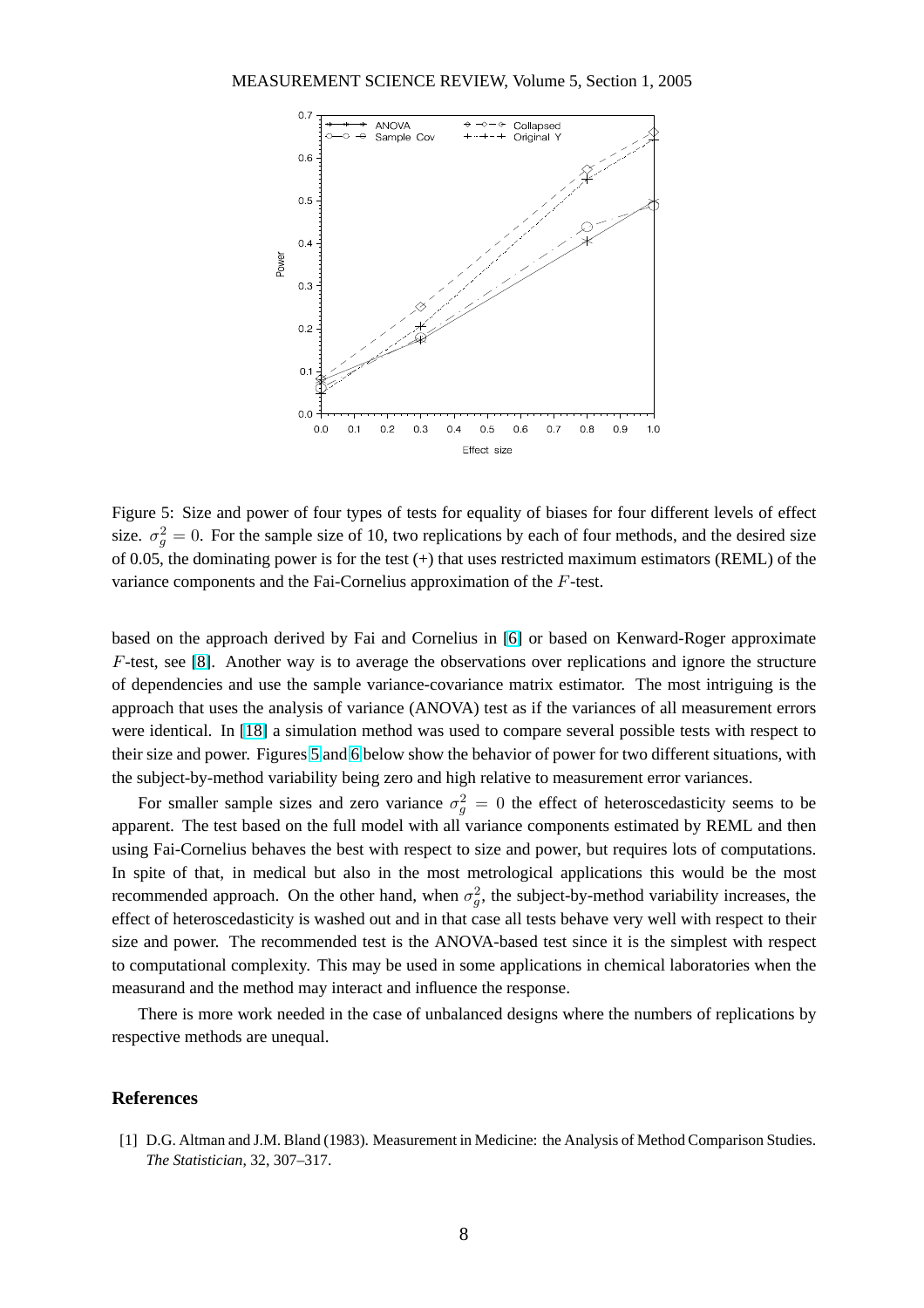<span id="page-8-0"></span>

Figure 6: Size and power of four types of tests for equality of biases for four different levels of effect size.  $\sigma_g^2 = 5$  is relatively high with respect to measurement error variances and hence the effect of their difference is washed out. For the sample size of 10, two replications by each of four methods, the ANOVA test (\*) behaves as well as the computationally complex test that uses REML of variance components and the Fai-Cornelius approximation of the  $F$ -test  $(+)$ .

- [2] J.M. Bland and D.G. Altman (1986). Statistical methods for assessing agreement between two methods of clinical measurement. *Lancet*, i, 307-310.
- [3] J.M. Bland and D.G. Altman (1995). Comparing methods of measurement: why plotting difference against standard method is misleading. *Lancet*, 346, 1085-7.
- [4] G.A. Bray, J.P. DeLany, J. Volaufova, D.W. Harsha, and C.C. Champagne (2002). Prediction of body fat in 12-y-old African American and white children: evaluation of methods. *American Journal of Clinical Nutrition*, 76(5): 980–990.
- [5] S.E. Brockwell and I.R. Gordon (2001). A comparison of statistical methods for meta-analysis. *Statistics in Medicine*, 20, 825–840.
- [6] A.H.-T. Fai and P.L. Cornelius (1996). Approximate F-tests of multiple degree of freedom hypotheses in generalized least squares analyses of unbalanced split-plot experiments. *J. Stat. Comput. Simul.*, 54, 363–378.
- [7] J. Hartung, H.K. Makambi, and D. Arcac (2001). An extended ANOVA F-test with applications to the heterogeneity problem in meta-analysis. *Biometrical Journal*, 43(2), 135–146.
- [8] M.G. Kenward and J.H. Roger (1997). Small sample inference for fixed effects from restricted maximum likelihood. *Biometrics*, 53, 983–997.
- [9] A. Kinsella (1986). Estimating Method Precisions. *The Statistician*, 35(4), 421–427.
- [10] A.I. Khuri, T. Mathew, and B.K. Sinha (1998). *Statistical tests for Mixed Models*. John Wiley & Sons, Inc., New York.
- [11] W.A. Morgan (1939). A test for the significance of the difference between two variances in a sample from a normal bivariate population. *Biometrika*, 31, 13 – 19.
- [12] E.J.G. Pitman (1939). A note on normal correlation. *Biometrika*, 31, 9–12.
- [13] P.S.R.S. Rao, J. Kaplan, and W. Cochran (1981). Estimators for the One-Way Random Effects Model with Unequal Error Variances. *Journal of the American Statistical Association*, 76( 373), 89 –97.
- [14] A.L. Rukhin and M.G. Vangel (1998). Estimation of a Common Mean and Weighted Means Statistics. *Journal of the American Statistical Association*, 93(441), 303 – 308.